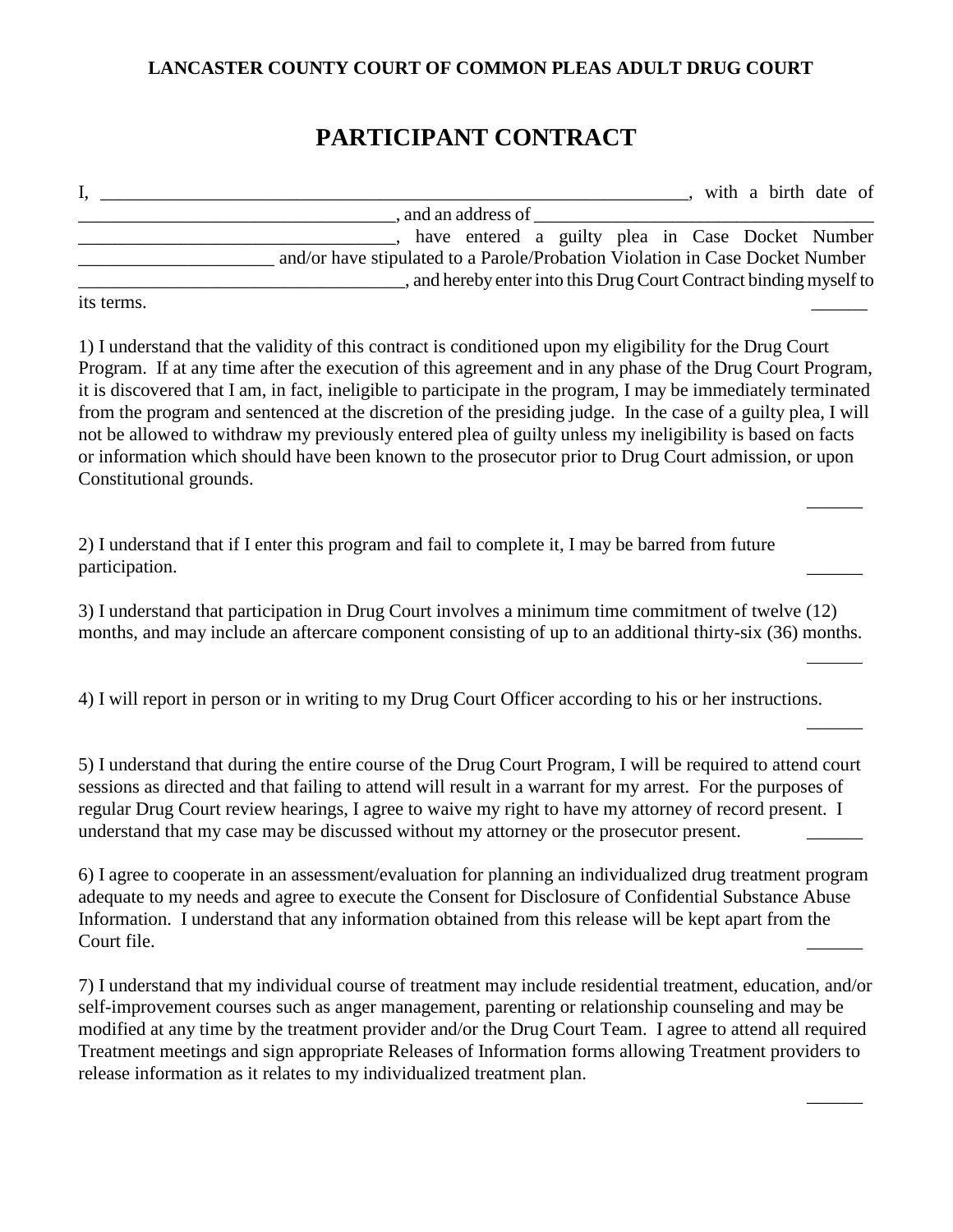8) I understand that by participating in a therapeutic and problem-solving court, the presiding judge may initiate, permit or consider ex parte communication while assuming a more interactive role with me, treatment providers, social workers and the members of the Drug Court Team. As a participant of a therapeutic and problem-solving court, I consent to the possibility of ex parte communication during my involvement in the Drug Court program.

9) I will not leave any treatment program without prior approval of my treatment provider and the Drug Court Team. I agree to complete all required financial disclosure declarations as necessary to obtain funds for my treatment. If funding is not available, I agree to pay some or all of the costs of my treatment.

 $\overline{\phantom{a}}$ 

 $\overline{\phantom{a}}$ 

 $\overline{\phantom{a}}$ 

 $\overline{\phantom{a}}$ 

10) I agree to keep the Drug Court Team, treatment provider and law enforcement liaison, if any, advised of my current address and phone number at all times and will not change my residence without prior consent from my supervising Drug Court Officer. My place of residence is subject to Drug Court approval.

11) I will comply with the curfew established by the Drug Court Team and be available for curfew checks at all times. I will not be out past curfew without prior permission from my probation officer.

12) I will not travel more than 30 miles from my home without receiving permission from my probation officer. I will not travel outside the border of Pennsylvania without written travel permission from my probation officer.

13) I must comply with all local, state, and federal laws. I agree to inform any law enforcement officer who contacts me that I am in Drug Court. I must immediately notify my supervising Drug Court Officer of any contact, arrest or investigation by/with a law enforcement agency. I understand that I may not work as a confidential informant with any law enforcement agency while I am participating in the Drug Court program, nor may I be made or encouraged to work as a confidential informant as a condition of my full participation in the Drug Court program.

14) I will not possess, have control of, or have in my place of residence or vehicle, any contraband such as stolen property, non-prescribed controlled substances, drug paraphernalia, firearms (handguns, rifles, shotguns) or other deadly weapons, including but not limited to: bow and arrow, prohibited offensive weapons, or any instruments of crime. I will submit my person, property, place of residence, vehicle and personal effects to search at any time by a member of the Drug Court Team or representative based upon reasonable suspicion that I am in possession of contraband.

15) I understand that I may not participate in Drug Court if I am currently an affiliated gang member.

16) I understand that any false statements verbal or written made by me to any member of the Drug Court Team may result in termination from the program.

17) I agree not to threaten, harass, intimidate or abuse in any way any member of the Drug Court team or its representative.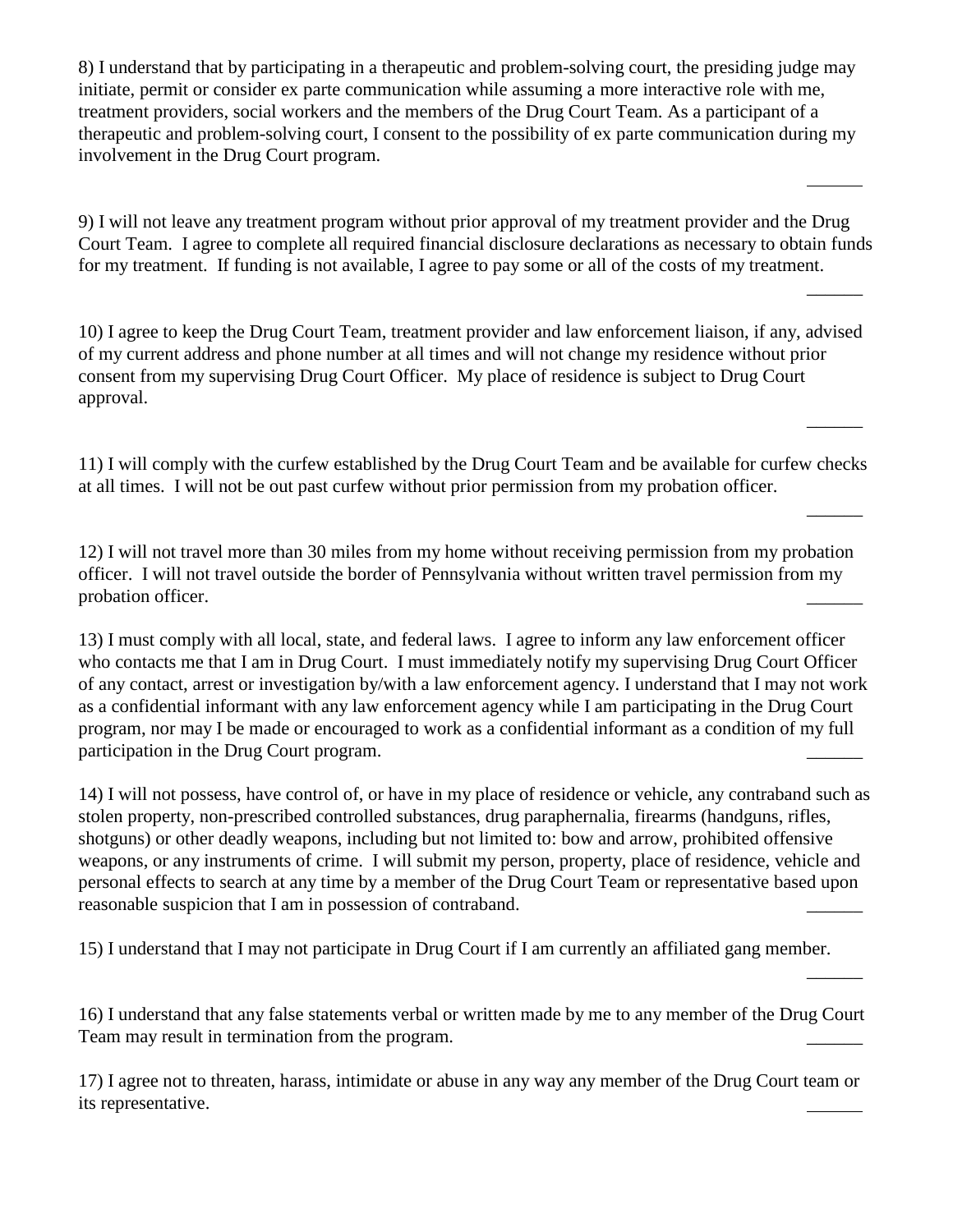18) I understand that while in Drug Court my focus must be on my recovery. As a result, I agree not to be romantically involved with other Drug Court participants or with any member of the Drug Court Team.

 $\overline{a}$ 

 $\overline{\phantom{a}}$ 

 $\overline{\phantom{a}}$ 

19) I understand that participating in Drug Court requires me to be drug and alcohol free at all times. I will not associate with people who use or possess drugs, nor will I be present while drugs are being used or possessed by others.

20) I agree to submit to urinalysis and/or breathalyzer testing on a random basis as directed and according to procedures established by the Drug Court Team and/or treatment provider. I understand that refusal to submit to testing, failure to report for testing, and/or failure to provide a sample for testing will be considered a positive test and a violation of number 18 of the Drug Court Contract.

21) I will not substitute, alter, or try in any way to change my bodily fluids or testing specimen, including attempting to dilute the sample.

22) I understand that I may dispute positive test results, but that I will reimburse the court for the cost of laboratory fees sustained upon positive confirmation of drug use.

23) I am responsible for what goes into my body. Before taking medication of any kind, prescribed or over-the-counter, I will check with the pharmacist to ensure that it is non-narcotic, non-addictive and contains no alcohol. I will inform all treating physicians that I am a recovering addict and that I may not take narcotic or addictive medications. If a treating physician wishes to treat me with narcotic or addictive medications, I must disclose this to my treatment provider and probation officer and get specific permission from the Drug Court Team to take such medication as well as sign appropriate release forms. Prior to using such medication, prescribed or over-the-counter, I will register the medication with my treatment provider and with the Drug Court Team.

24) I understand that during the early phases of my treatment and recovery, I may be precluded from working or gaining employment. I further understand that within the time directed by the Drug Court Team, I will seek legitimate employment, job training and/or further education as approved by the Drug Court Team.

25) I understand that I must pay all fines, costs, restitution and fees associated with my participation in Drug Court. I will do so by establishing a payment plan with the Collections Enforcement Unit.

26) I agree to inform the Lancaster County Domestic Relations Office and/or the Lancaster County Children & Youth Agency of my participation in Drug Court as long as I have open cases with such agencies.

27) I agree to abide by the rules and regulations imposed by the Drug Court Team and understand that failure to comply may result in sanctions or termination from the program. I understand that sanctions may include but are not limited to time in custody, increased supervision sessions, increased drug testing, remaining in a particular phase, reduction to a previously completed phase, and/or such other sanctions as may be deemed appropriate by the Drug Court Team.